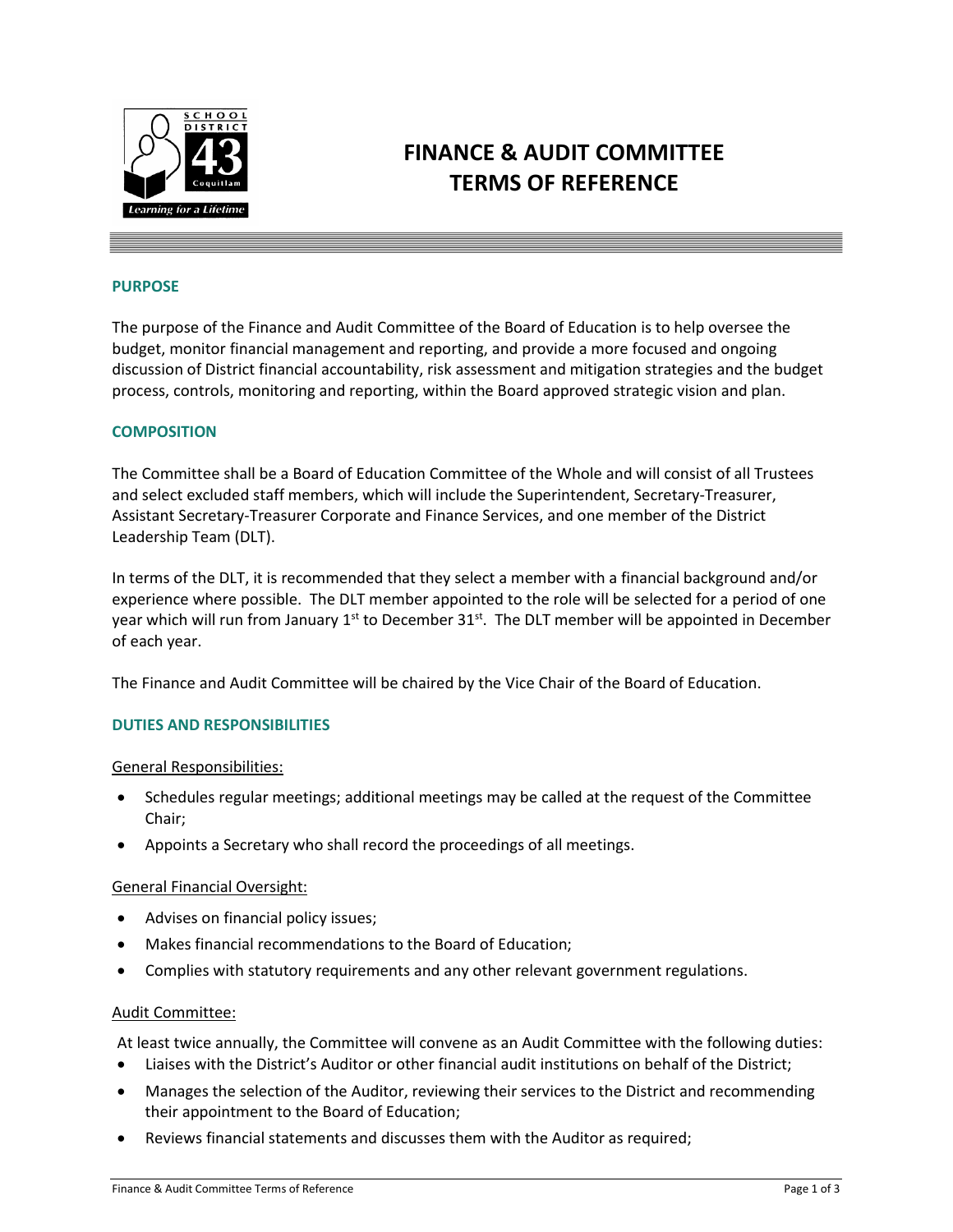- Ensures the Auditor is providing an adequate level of advice to the District which is agreed and set out in the Auditor's Management Letter;
- Meets with the Auditor to approve the audit plan, including scope and materiality levels, receives and reviews the audit report including noted management letter areas, and reports out annually to the Board of Education on the audit results;
- Receives summary reports on internal compliance audits; these will be reviewed, and recommendations made for changes to processes or procedures.

# Financial Planning Budgeting and Reporting:

- Each year setting a budget target, ensuring the budget is delegated to specified persons who will be accountable for their specific portion of the budget, monitoring budget performance and taking appropriate action if required, based on budget information;
- Presenting budgets to the Board of Education for approval;
- Reviewing the operating budget results after each forecast, business risks and explanations of variances between budgets and actual results and proposed actions;
- Advising on priorities when faced with in-year budget pressures or during budget formulation;
- Receiving and reviewing information prepared by staff related to the District's financial position and reporting this to the Board of Education.

# Treasury Management, Bookkeeping and Recordkeeping:

Although the Finance and Audit Committee will not be involved with the daily tasks of banking, bookkeeping and recordkeeping, it is responsible for:

- Advising on the process for choosing which banks or other financial institutions the District should use and what type of bank accounts it should have;
- Approving any changes of signatory for the District's bank accounts;
- Reviewing and updating delegated authorities as required;
- Reviewing recommendations relating to internal controls;
- Ensuring appropriate cash management and cash investing protocols are in place and adhered to.

# Control of Fixed Assets and Risk Management Oversight:

- Ensuring that the District keeps proper financial records of its fixed assets, equipment and property;
- Ensuring that the District is adequately insured and that the policies are regularly reviewed to ensure that the coverage is adequate and the premiums competitive;
- Annually reviews open insurance claims and determines if the necessary risk management practices are in place;
- Assesses District risk matters and determines the adequacy of risk mitigation strategies implemented by management.

# Financial Systems:

- Enables accountability and transparency in all financial systems and processes;
- Ensures that financial systems incorporate adequate risk considerations in recommendations;
- Determines changes to segregation of duties as appropriate.